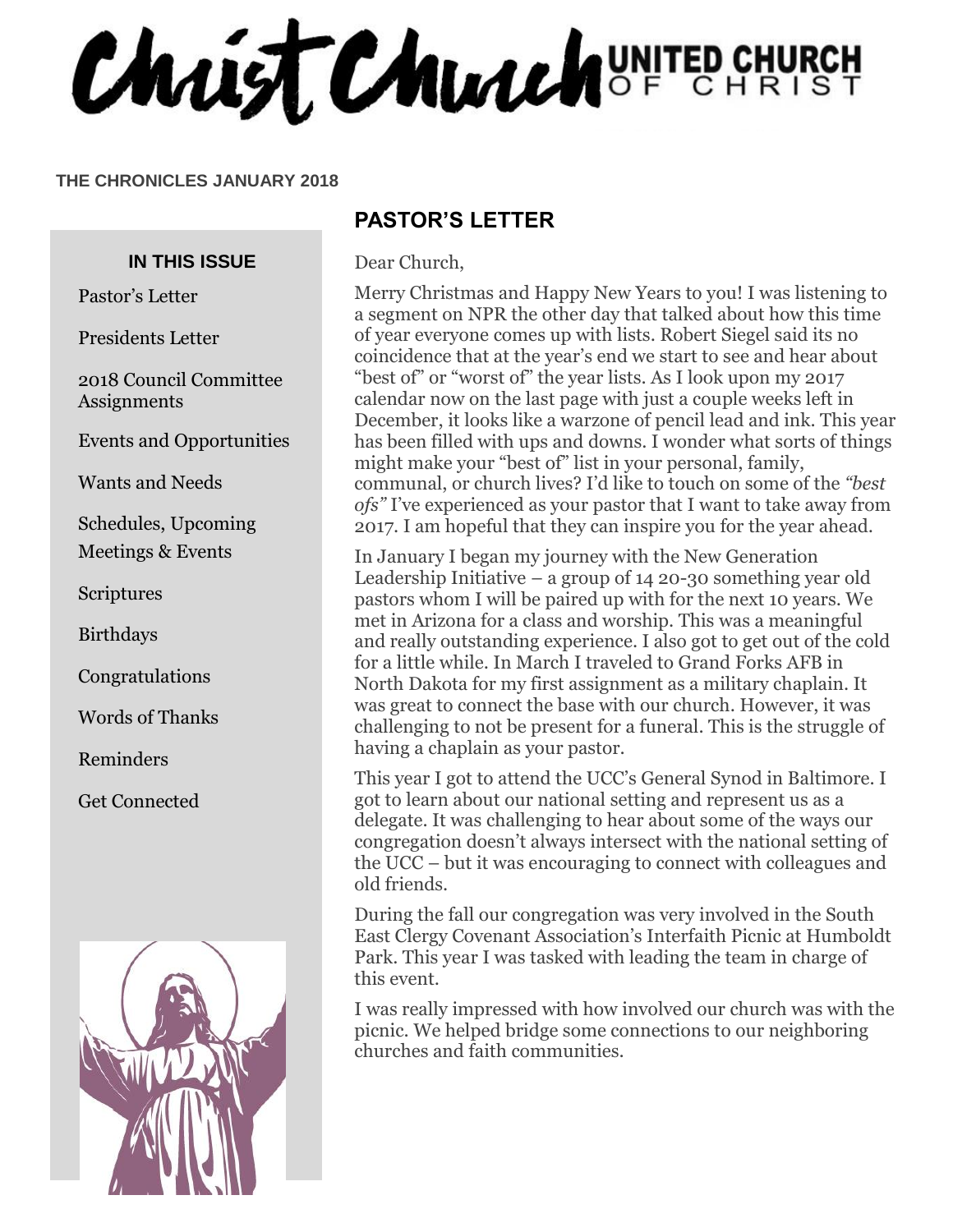This fall Confirmation kicked off with 12 students – which is incredible! I have enjoyed working with our students so far and they surprise me every week.

This is a far cry from two years ago when I worked with a much smaller group. Because of the tireless work of many people at Christ Church—staff, musicians, volunteers, and folks from the community we had an incredible Christmas Concert. I look forward to working with our musicians and worship team in the future to plan more concerts. Finally, my son is due to be born in just a couple days. I can only imagine this one will top my "best of" list!

With this being said, it has been a full year but a *tough* year for many of us. Our congregation lost some very special people. We have had some growing pains together. However, I think there have been a lot of "best ofs" when it comes to this church. I love working with you and serving as your pastor. I am hopeful that you can think of some "best ofs" in your own life or your families life – OR your church life! What will you remember 2017 by? If it wasn't your year – what might you do to make 2018 a better one? Might the new year be a time for goal-setting? Might it be a time of renewed commitment to your family, friends, church, or the communities where you live, work, and play? I am hopeful that you and your families have a Merry Christmas and that you have an even better New Year! God bless you and keep you.

With joy, Pastor Dan Stark

#### **PRESIDENT'S LETTER**

"Hey! What do you know?" Back in the day that was a very common phrase of greeting among friends, acquaintances and even among strangers. After seeing an unusual or unexplainable sight, often one might be heard to say, "Well, what do you know about that?" People wanted to know something new, perhaps hoping to gather some new bit of helpful information. There was a desire to explore and new perspective, compare their own knowledge with the aim of bettering themselves. Not so much today.

After studying in the fields of Psychology, Social Work, and doing focused work in the area of addictions, I received my Bachelors Degree in Social Work. Later I attended Bethel Seminary for 4 years, taking classes in theology, preaching, teaching, organizational change, church leadership and disciple development. I started out at Christ Church as "the guitar guy". After some 10 years, I am president of the Church Council. In all my time at Christ Church has anyone ever asked me "Hey! What do you know"? I don't think ever.

Times have changed. People don't care about what you know. Fancy letters at the end of your name don't carry the weight it used to. Past achievements and experiences are not important. I think that people have stopped asking. They know what they know from their own life and that is enough. While people have stopped asking, I've found that people have not stopped watching. People want to know things that one can't answer for themselves.

I've found that people want to know if head knowledge, creates a fierce desire to worship passionately... if knowing that God is faithful is enough to free one up to be extravagantly generous.

Nowadays it's all about the experience. Whether it is in a restaurant, a store or a church, people want the genuine experience. The reasoning is that if people feel strongly about the things they know, we will see radical, passionate, intentional, risk-taking, extravagant behavior being driven by that knowledge .It's what Jesus was and what we are called to be.

I pray that you will partner with the Pastor, me, the Church Council, and the Church Staff in creating a place where meeting with God is an everyday experience.

"What do you know?" "Not much, you?"

Paul Mayeshiba, Council President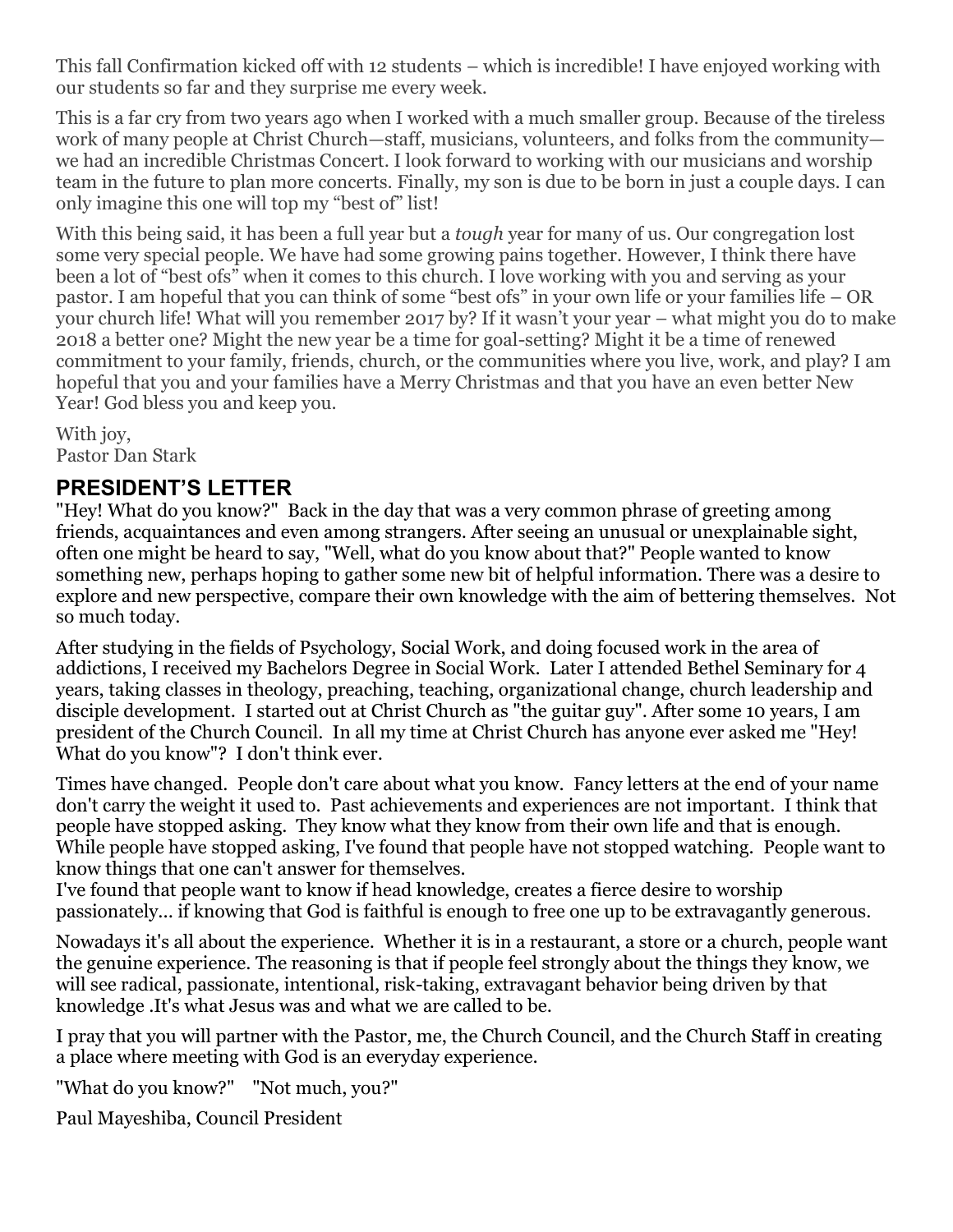## **2018 COUNCIL COMMITTEE APPOINTMENTS**

Christian Education: Judy Savage Membership/Events: Cheri Boyle Personnel/Pastor Parish: TBD Property/Insurance: TBD Social Concerns: Sara Rogers Stewardship: Joe Rogge Worship/Music: Rich Tremarello

#### **EVENT: "WONDERS OF MAGIC" BY DAVID SEEBACH" AT SISTERHOOD SATURDAY FUNDRAISER JANUARY 13, 2017**

Attendees will enjoy and participate in a show that is filled with entertainment: drama, humor, surprise and mystery.

Tickets are now on sale (chapel & fellowship hall) for *\$15.00* which include:

\*Show, Soup & Salad Buffet, Refreshments, Gift & Door Prizes

\*Silent Auction Bidding and Dessert Dash (extra cost)

Exciting Auctions Items: Hand stamped Green Bay Packer Football & memorabilia, Badgers Package, Olive Garden, Ned's Pizza, Behling Fish Fry Evening for 4, Garden Package, Beautiful jewelry and much, much more!!!!!!

*Sisterhood Saturday proceeds benefit:* 

*The Healing Center: A local center supporting m/f sexual abuse victims Divine Intervention: A program of almost 60 organizations, including Christ Church, that assist the local homeless to be functioning members of society again Christ Church: To continue our Christian presence in Bay View and beyond*

#### **EVENT: FFF ACTIVITY KICK-OFF JANUARY 20, 2017 4:00pm**

Everyone is invited to join us for the FFF (Fantastic, Fun, Festivities) kick off Saturday January 20th at 4pm in the fellowship hall. The membership committee will provide Pizza & a Salad Bar and the rest of the meal will be pot luck. Please bring your favorite side dish or dessert. There will also be the entertaining Take Away Bingo too! Please join us! The Membership Committee: Chair-Cheri Boyle, Bill Borchardt, Julene Flanagan, Dean Kothrade, Judy Savage, Lynn Schmeling, and Pastor Dan

## **EVENT/OPPORTUNITY: NEW MEMBER SUNDAY-JANUARY 28, 2017**

Christ Church is an exciting and meaningful community to be part of. There are opportunities of outreach, worship participation, church leadership, committees, coffee hour, the music program, crafting groups and so much more. Also, we are a family that support each other as much as we can. Are you interested in becoming a member of Christ Church? We'd love to have you. We will be celebrating new member Sunday on January 28th and invite anyone interested in participating to contact Pastor Dan or the church office. 414-481-3530 or christ-church@att.net

## **OPPORTUNITY: ONLINE GIVING**

Online giving is now a possibility! If you're in the pew and you'd like to give something other than



cash or a check, you are encouraged to use your phone to visit [www.christchurchbayview.org](http://www.christchurchbayview.org/) and tap the <u>donate</u> button at the bottom. You can pay with an existing PayPal account or with any credit card. It's easy and it saves your information for the next time you visit! Wondering what one of these weird scanny codes in the bulletin is? Give them a scan with a QR reader app on your phone and it will bring up the donation page! Want more information about online giving? See [Pastor Dan](mailto:dan_stark@att.net) or contact the church office at 414-481-3530.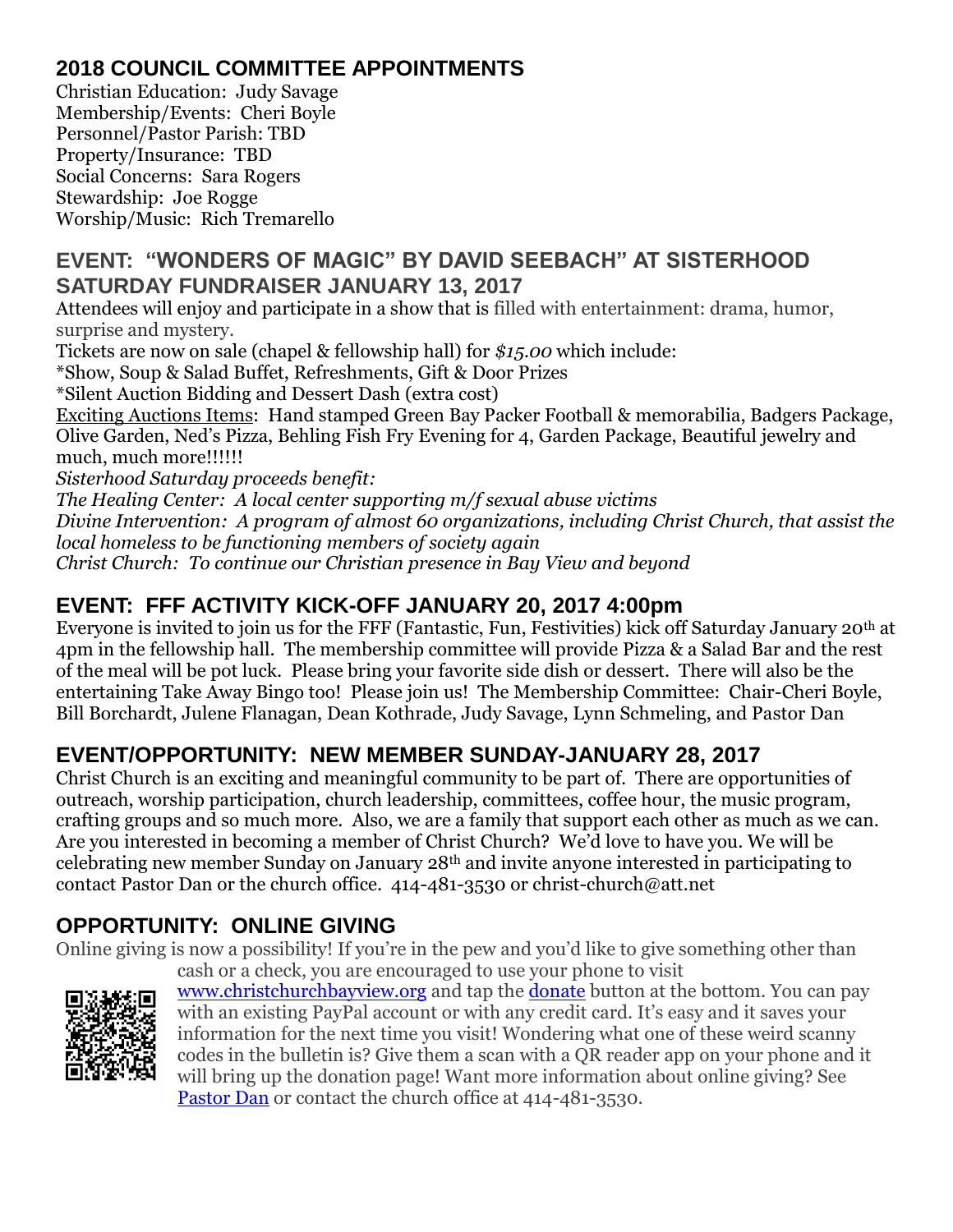## **OPPORTUNITY: A WEEKLY NEWSLETTER IS HERE**

Have you ever showed up to church on Sunday and forgot about something happening that weekend? Maybe it was a special offering, donation, or event. Have you ever forgot that you signed up for something? We've all been there. Beginning in late September a weekly e-newsletter went out on Fridays via email to remind you about what's going on at church. You can also see who's signed up to read, greet, usher, or if there's a need for volunteers. If you're interested in receiving the *Christ Church Weekly*, contact the [Church Administrator](mailto:christ-church@att.net) [\(christ-church@att.net\)](mailto:christ-church@att.net) to be added to the list (414-481-3530). Sign up sheet are also available information areas at the church entrances, then just drop it in the collection plate. It's that simple.

#### **VOLUNTEER OPPORTUNITIES OF THE WEEK FROM DECEMBER SUNDAY SCHOOL TEACHER**

\*Sunday School classes meet weekly Sept-June during worship

\*A picnic is held at the end of the year in June at Humboldt Park

\*Teacher's select and run the children's Christmas Program

\*Teacher's and Pastor select the curriculum

\*Meetings 1-2x per year

- \*Alternating Sunday's and team teaching are also possibilities
- \*Currents Sunday School Teachers:

 Kim O'Brien, Allison Thomae, Laurel Dayton and Sandy Oleson Please contact a current teacher, Pastor or the church office if you would be interested in working with the Sunday School program. We'd love to have you!

#### **PRAYER CHAIN**

\*2 "chains" of people that pray for those who submit prayer requests

\*New comers would be added to 1 of the 2 chains

\*Each chain has a leader Debbie Behling & Carol Polachowski

\*Leaders are contacted by church members, Pastor or other chain members with prayer requests and requests are passed down the chains.

\*Via phone, you update the next person on your chain of any prayer requests

\*Prayer Chain members and prayer requests are kept confidential unless requested

\*Simply pray on your own schedule in your own way.

\*Interested? Contact Debbie Behling at 414-587-1559 or [christ-church@att.net](mailto:christ-church@att.net)

## **OPPORTUNITY: VOLUNTEER AT CHILL ON THE HILL**

On behalf of the BV Neighborhood Association, Paul Mayeshiba is organizing a list of volunteers to man a tent Tuesday's at Humboldt Parks "Chill on the Hill" June 5th-August 28th from 5:00pm-7:30pm. The tent is for collections for the Bay View Community Centers Food Pantry. Duties would be to set up the tent which would be placed at our spot by event staff and supervise collections. Other volunteers will pick up donations and deliver them to the BVCC. This would be a good opportunity to help our community while giving exposure to Christ Church. Interested persons should contact Paul Mayeshiba. Thank You.

## **OPPORTUNITY: DI- SOS (Sharing our Suppers) WITH THE HOMELESS**

Christ Church will be providing meals and fellowship at Tippe church to the homeless the 1<sup>st</sup>  $\&$  3<sup>rd</sup> Thursdays January '18-March '18 in conjunction with Tippe's Winter Warming Room: *Date still available for sign up for hosting or helping: Feb. 1 st, . Please see Debbie Behling if you're interested in participating or if you need information. You will be partnered with a mentor(s) if it is your first time. Please consider joining us in this partnership and community service.*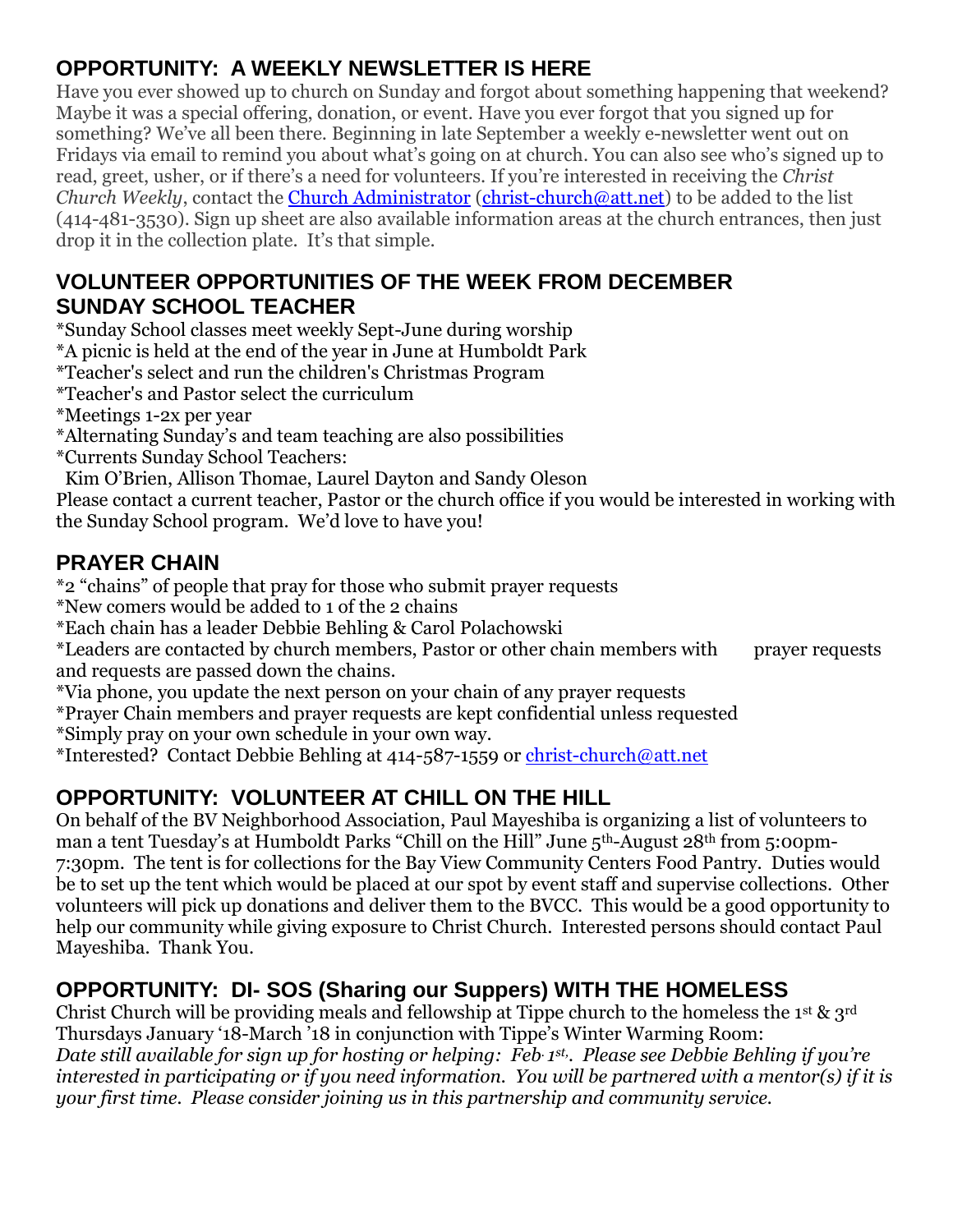## **OPPORTUNITY: CROCHETERS (AND KNITTERS TOO!)**

The crochet group is starting a project and would like to invite any and all who crochet (and knit) to join in on the fun. We are making a blanket(s) made up of small squares. The colors and amount would be of your choosing. You can make one or one hundred. It is a great way to use up your scraps and small amounts of yarn. It must be #4 worsted weight yarn. We do have some yarn available if you do not have any of your own. Remember winter is long and cold and this would be something to do to keep you warm. We would like to have the squares finished by the end of March. So why not join in the fun! Please see Ken Klockow or Jill Unglaub for details.

# **OPPORTUNITY: ALL CHRIST CHURCH BOOK CLUB**

We had our first meeting Sunday November 19<sup>th</sup> and it went well. If there are people who read the book and were unable to make that discussion we could certainly schedule a second discussion if there is interest. Going forward we will be reading our next book over the winter and discussing it on April 8th. That book is called The Hiding Place by Corrie Ten Boom. We look forward to more members joining the group.

Contact Carol Borchardt, Carol Dohoney, Debbie Hansen or Mary Ann Mowery to let us know about your participation.

#### **OPPORTUNITY: EARN POINTS THAT TURN INTO \$\$\$ FOR CHRIST CHURCH AT GFS (GORDON FOOD SERVICE)**

Christ Church now has an account with GFS. GFS is similar to Restaurant Depot where they sell bulk foods and food related supplies and offer points when you make a purchase. Here's how you can help: \*Shop at any of these these locations:  $6919 S 27<sup>th</sup>$  St., Franklin, 2064 Miller Park Way, Milwaukee,

1025 S. Green Bay Road, Racine

\*When checking out ask that the points from your purchase go to Christ Churches account. (The cashier will look up our account and credit Christ Church with the points)

\*If you're making a purchase for a Christ Church event contact Debbie in the church office for our member card and any cash on the account can be used towards your purchase.

# **NEED: DIVINE INTERVENTION & LARRY UNDER THE BRIDGE**

Most urgent needs are: air freshener, cough syrup - daytime and nighttime, bandaids, breakfast cereal, kleenex, decaf coffee, sugar, garbage bags (13 and 30 gallon), and orange juice. Donations can be put on the "DI" table next to the stage in the fellowship hall, perishable food in the kitchen freezer labeled "DI" or dropped off directly at Tippe Church at 125 W. Saveland.

## **SCHEDULE FOR UPCOMING MEETINGS & EVENTS**

NOW: 2018 Giving Envelopes and calendars are available on the table outside of the Parlor. If you are unable to pick them up please contact the church office and we will arrange to get them to you.

- January 1: Happy New Year!
- January 3-9: Pastor Dan out of town for New Generation Leadership Initiative in Arizona
- January 4: Weekly announcement bulletin deadline 10:00am, DI (Behlings & Mowerys)
- January 6: Epiphany
- January 7: Choir 8:15am, Adult Ed. 8:30, Worship and Church School 9:30am (no confirmation), Un-decorate the church 10:30am, Sisterhood Saturday Tickets on Sale \$15.00
- January 8: Property Meeting 7:00pm
- January 9: Sisterhood Saturday Set-up 4:30pm-6:30pm
- January 10: Quilters **Cancelled**, Endowment Meeting 7:00pm, Sisterhood Saturday Set Up 4:00pm-7:00pm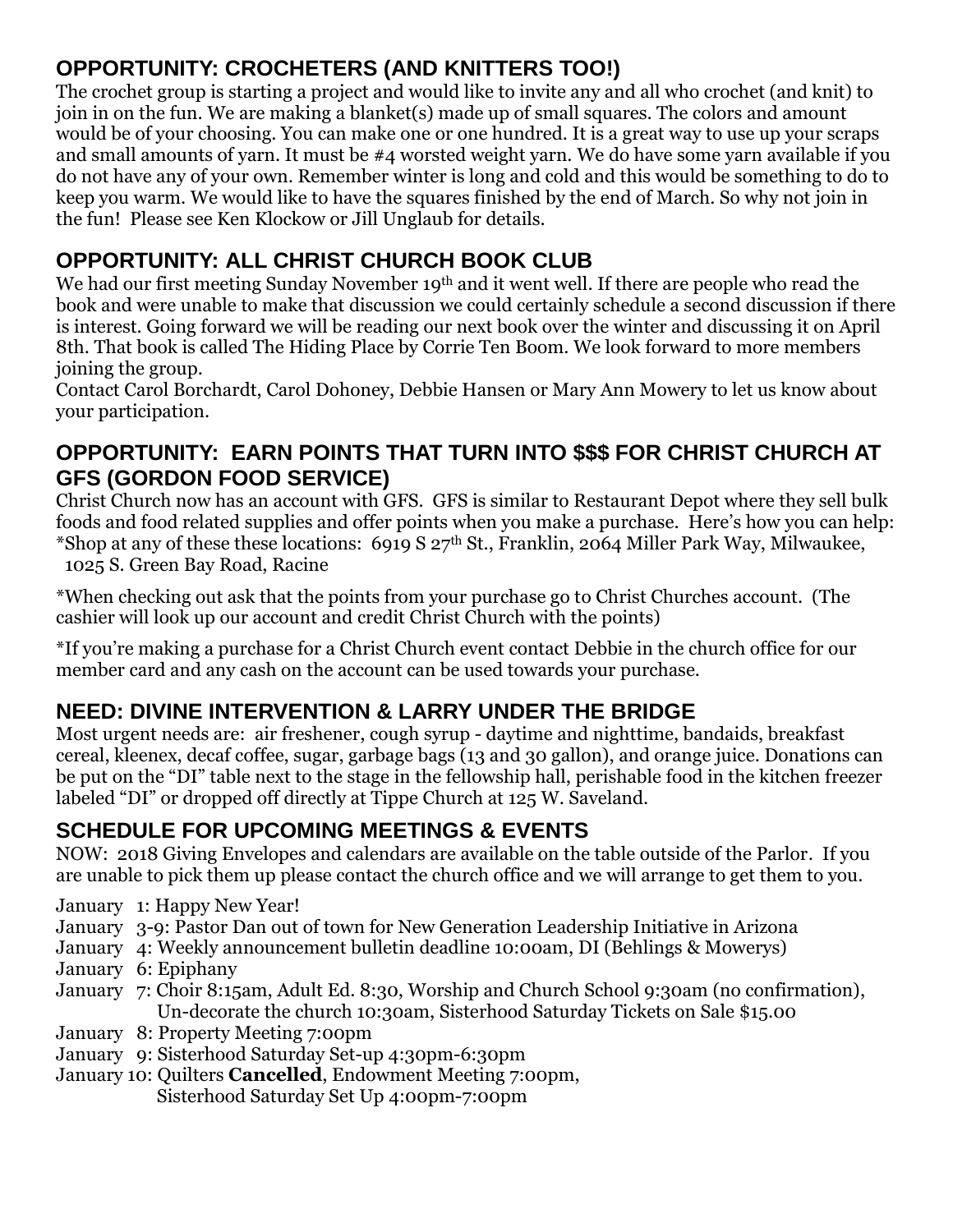January 11: Weekly announcement bulletin deadline 10:00am,

Sisterhood Saturday Set Up 4:00pm-??

- January 13: Sisterhood Saturday 9:00am-12:00pm (Tickets available at the door)
- January 14: Adult Ed. 8:30, Worship, Baptism, Confirmation & Church School 9:30am, Membership Meeting 11:00am (parlor)
- January 15: Dartball at Calvary 7:30pm
- January 16: Council Meeting 6:30pm
- January 17: Staff Meeting 10:00am, Praise Team 7:00pm
- January 18: Weekly announcement bulletin deadline 10:00am, DI (Mayeshibas)
- January 19: Chronicles Newsletter Deadline 10:00am
- January 20: FFF Kick-Off 4:30pm
- January 21: Adult Ed. 8:30am, Chapel Communion 9:00am, Worship, Elliott Stark Baptism & Sunday School 9:30am
- January 22: Dartball at Christ Church vs. Greendale 7:00pm
- January 24: Quilters **Cancelled**, Praise team 7:00pm
- January 25: Weekly announcement bulletin deadline 10:00am, Choir 7:00pm
- January 27: Crochet Class 10:00am
- January 28: Praise Team 8:15am, Adult Ed. 8:30am, Worship, Confirmation & Sunday School 9:30am, NEW MEMBER SUNDAY
- January 29: Dartball @ Trinity 7:30pm

#### **SAVE THE DATE**

February 14: Ash Wednesday Worship 7:00pm

#### **DARTBALL SCHEDULE**

#### **2018**

 $1/15$  @ Calvary 1/22 Greendale @ home  $1/29$  @ Trinity 2/5 Calvary @ home 2/19 @ Greendale 2/26 Trinity @ home 3/5 @ Calvary 3/19 Greendale @ home

#### **LENOX STREET PARKING HELPER SCHEDULE**

| 1/7         | 1/14             | 1/21      | 1/28         |
|-------------|------------------|-----------|--------------|
| Tom & Carol | Bill & Carol     | Judy      | Paul & Doris |
| Dohoney     | <b>Borchardt</b> | Borkowicz | Mayeshiba    |
|             |                  |           |              |

#### **GREETER SCHEDULE**

| Oklahoma $\left  \frac{1}{7} \right $ |                | 1/14       | 1/21           | 1/28        |
|---------------------------------------|----------------|------------|----------------|-------------|
|                                       | Randy & Sandy  | Judy       | Todd & Debbie  | Leone       |
|                                       | Oleson         | Borkowicz  | Hansen         | Krueger     |
| Lenox                                 | 1/7            | 1/14       | 1/21           | 1/28        |
|                                       | The Pfeiffer   | The Berger | Jack & Tiffany | Dick & Joan |
|                                       | Family & Ruth  | Family     | <b>Buell</b>   | Gaeth       |
|                                       | <b>Buenger</b> |            |                |             |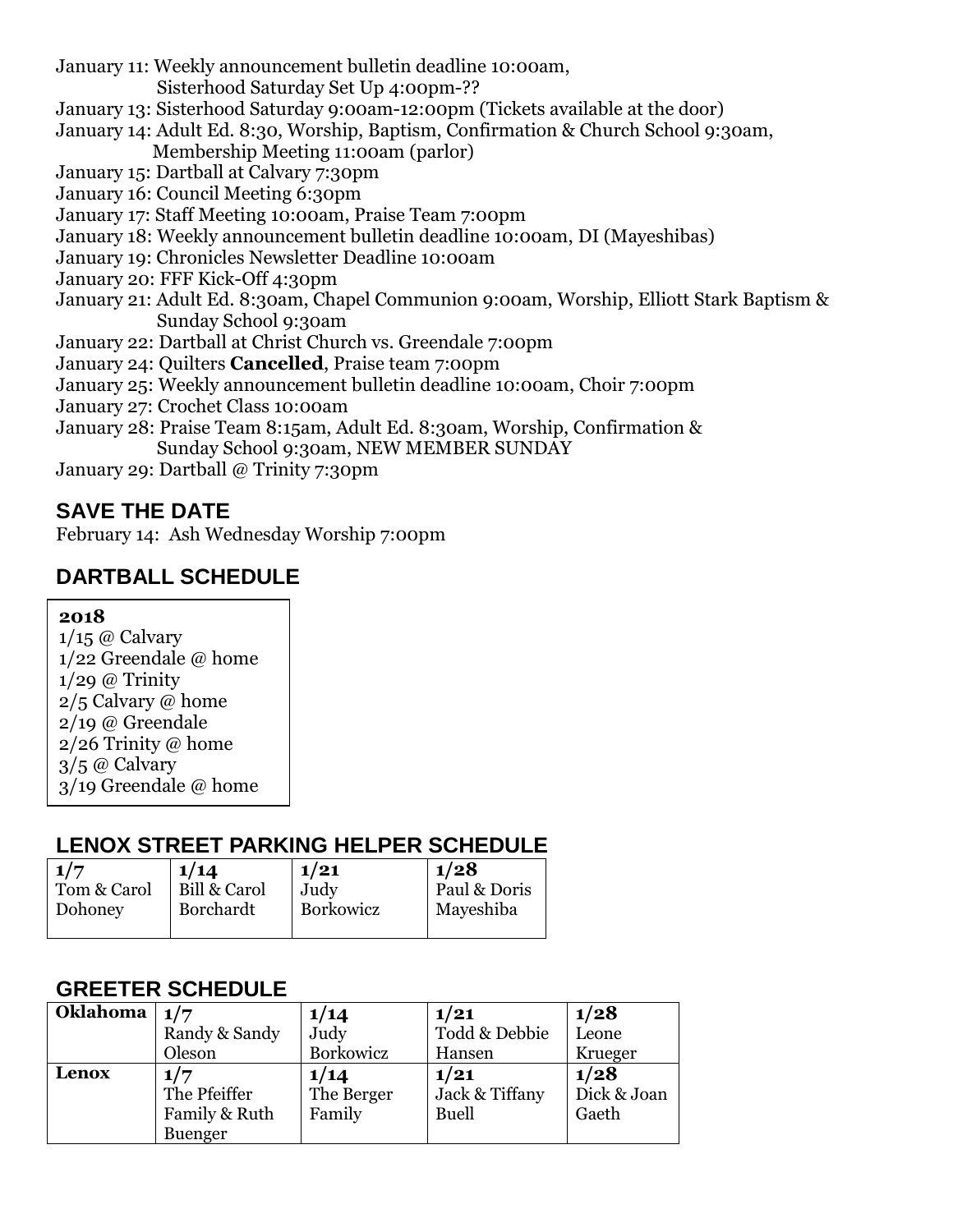## **USHER SCHEDULE**

| 1/7             | 1/14                 | 1/21                   | 1/28             |
|-----------------|----------------------|------------------------|------------------|
| Julene Flanagan | Tom Dohoney          | Cheri Boyle            | Chelsea Clark    |
| Judy Savage     | <b>Carol Dohoney</b> | <b>Brad Boyle</b>      | <b>Ben Clark</b> |
| Chris Urbaniak  | Debbie Hansen        | <b>Mary Ann Mowery</b> | Debbie Hansen    |
| Amber Urbaniak  | Joyce Zieman         | <b>Fred Passow</b>     | David Porn       |
|                 |                      |                        |                  |
|                 |                      |                        |                  |

#### **PRAISE TEAM SCHEDULE**

| <b>Rehearsals</b>                                | 1/17/2018                  | 1/24                  | 2/7                   | 2/21                | 3/7                   |
|--------------------------------------------------|----------------------------|-----------------------|-----------------------|---------------------|-----------------------|
|                                                  | 7-8:30pm                   | $7 - 8:30$ pm         | $7 - 8:3$ opm         | $7 - 8:30$ pm       | $7 - 8:30$ pm         |
|                                                  | 3/14                       | 4/4                   | 4/11                  | 5/9                 | 5/16                  |
|                                                  | $7 - 8:3$ opm              | 7-8:30pm              | $7 - 8:30$ pm         | $7 - 8:30$ pm       | $7 - 8:3$ opm         |
| <b>Sunday</b><br><b>Rehearsal</b><br>and Service | 1/28/2018<br>$8:15-9:15am$ | 2/25<br>$8:15-9:15am$ | 3/18<br>$8:15-9:15am$ | 4/15<br>8:15-9:15am | 5/20<br>$8:15-9:15am$ |

#### **CHOIR SCHEDULE**

| <b>Rehearsals</b>                                    | 1/25/2018<br>7-8:30pm         | 2/1/2018<br>$7 - 8:30$ pm                             | 2/8<br>$7 - 8:30$ pm                                 | 3/1<br>7-8:30pm    | 3/8<br>7-8:30pm    | 3/15<br>7-8:30pm |
|------------------------------------------------------|-------------------------------|-------------------------------------------------------|------------------------------------------------------|--------------------|--------------------|------------------|
|                                                      | 3/22<br>$7 - 8:30$ pm         | 4/26<br>7-8:30pm                                      | 5/3<br>7-8:30pm                                      | 5/24<br>7-8:30pm   | 5/31<br>7-8:30pm   |                  |
| <b>Sunday</b><br><b>Rehearsal</b><br>and Service     | 2/4/2018<br>$8:15 - 9:15$     | 3/4<br>$8:15 - 9:15$                                  | <b>Easter</b><br><b>Sunday</b><br>4/1<br>$8:15-9:15$ | 5/6<br>$8:15-9:15$ | 6/3<br>$8:15-9:15$ |                  |
| <b>Special</b><br><b>Service</b><br><b>Rehearsal</b> | Ash Wed.<br>2/14<br>$6:15$ pm | <b>Maundy</b><br><b>Thursday</b><br>3/29<br>$6:15$ pm |                                                      |                    |                    |                  |

#### **COFFEE HOUR SCHEDULE**

| 1/7                  | 1/14 | 1/21 | 1/28           |
|----------------------|------|------|----------------|
| The Boyle's          | The  |      | The Membership |
| Aaron Boyle          |      |      | Committee      |
| Confirmation student |      |      |                |

#### **LITURGIST SCHEDULE**

| $\vert$ 1/7    | 1/14         | 1/21            | 1/28           |
|----------------|--------------|-----------------|----------------|
| Bill Borchardt | Jill Unglaub | Doris Mayeshiba | Michael Miksic |
|                |              |                 |                |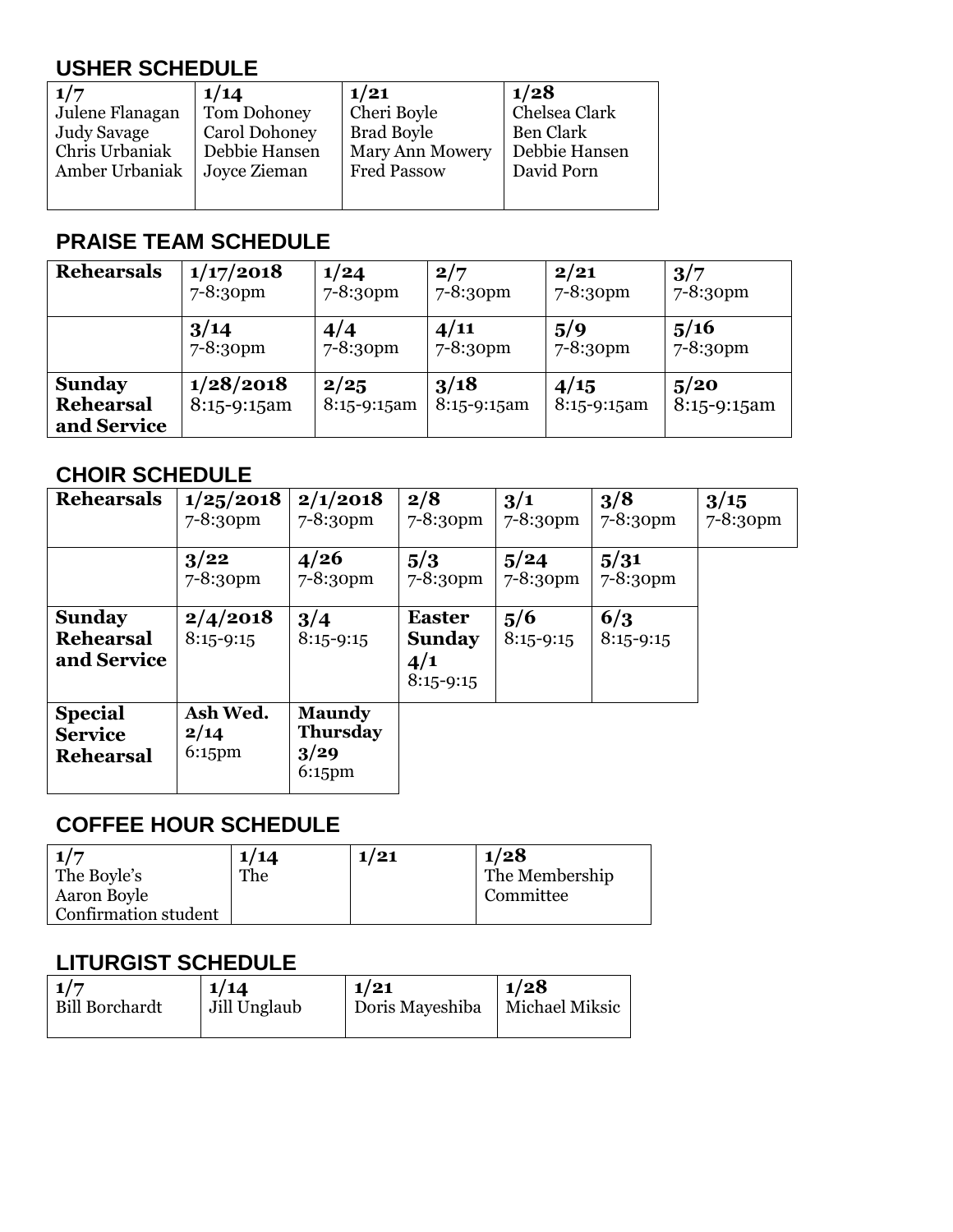#### **WEEKLY SCRIPTURES**

| 1/7  | Genesis $1: 1-5$              | Psalm 29              | Acts 19: 1-7           | Mark 1: 4-11  |
|------|-------------------------------|-----------------------|------------------------|---------------|
| 1/14 | 1 Samuel 3: 1-10<br>$(11-20)$ | Psalm 139: 1-6, 13-18 | 1 Corinthians 6: 12-20 | John 1:43-51  |
| 1/21 | Jonah 3: 1-5, 10              | Psalm 62: 5-12        | 1 Corinthians 7: 29-31 | Mark 1: 14-20 |
| 1/28 | Deuteronomy<br>$18:15 - 20$   | Psalm 111             | 1 Corinthians 8: 1-13  | Mark 1: 21-28 |

#### **BIRTHDAYS**

Happy birthday to all these wonderful folks!

| <b>January 1</b>    | <b>January 11</b>     | <b>January 24</b>   |
|---------------------|-----------------------|---------------------|
| Sonia Stark         | William Kroening Jr.  | Rosemary Czerwinski |
| <b>January 2</b>    | <b>Jordan Mowery</b>  | <b>James Wick</b>   |
| David Wareham       | January 12            | January 25          |
| <b>January 3</b>    | Joseph Heino          | Kenneth Miller      |
| <b>Bill Scheske</b> | <b>January 14</b>     | <b>January 27</b>   |
| <b>January 6</b>    | John Whiting          | Dennis Boretsky     |
| Elly Bingheim       | <b>January 19</b>     | <b>January 28</b>   |
| <b>January 10</b>   | Loretta Hoedel        | Barbara Heino       |
| Kim O'Brien         | January 22            | <b>Beau Oleson</b>  |
|                     | Michael Key           | <b>January 30</b>   |
|                     | Evangeline Tremarello | Kristen Mayeshiba   |
|                     |                       | Eric Schmidling     |

*If we have missed your birthday in the monthly Chronicles newsletter or weekly birthday list this year please let the church office know so we can update our records. Thank You!*

#### **CONGRATULATIONS**

Congratulations to Pastor Dan, Sonia and Charlotte as they welcomed the newest member of their family and ours, Elliott James Stark, in the wee hours of the morning on December 19<sup>th</sup>. He was just over 9lbs. & 21" long. Baby and mom are doing well.

#### **THANKS:**

With appreciation and gratitude we accept a gift from Jon & Noelle Simons in celebration of their 50<sup>th</sup> Wedding Anniversary. Congratulations!

Thank you to all who helped decorate Christ Church inside and out for the Christmas season. It looks beautiful! Special thanks go out to the Klockow's for always heading up the indoor decorating and Brian O'Brien for running the outdoor decorating!

A big thank you goes to our very own "Christ Church Christmas Carolers!" Your gift of Christmas Joy was appreciated more than you'll ever know. Pam Kothrade, Choir Director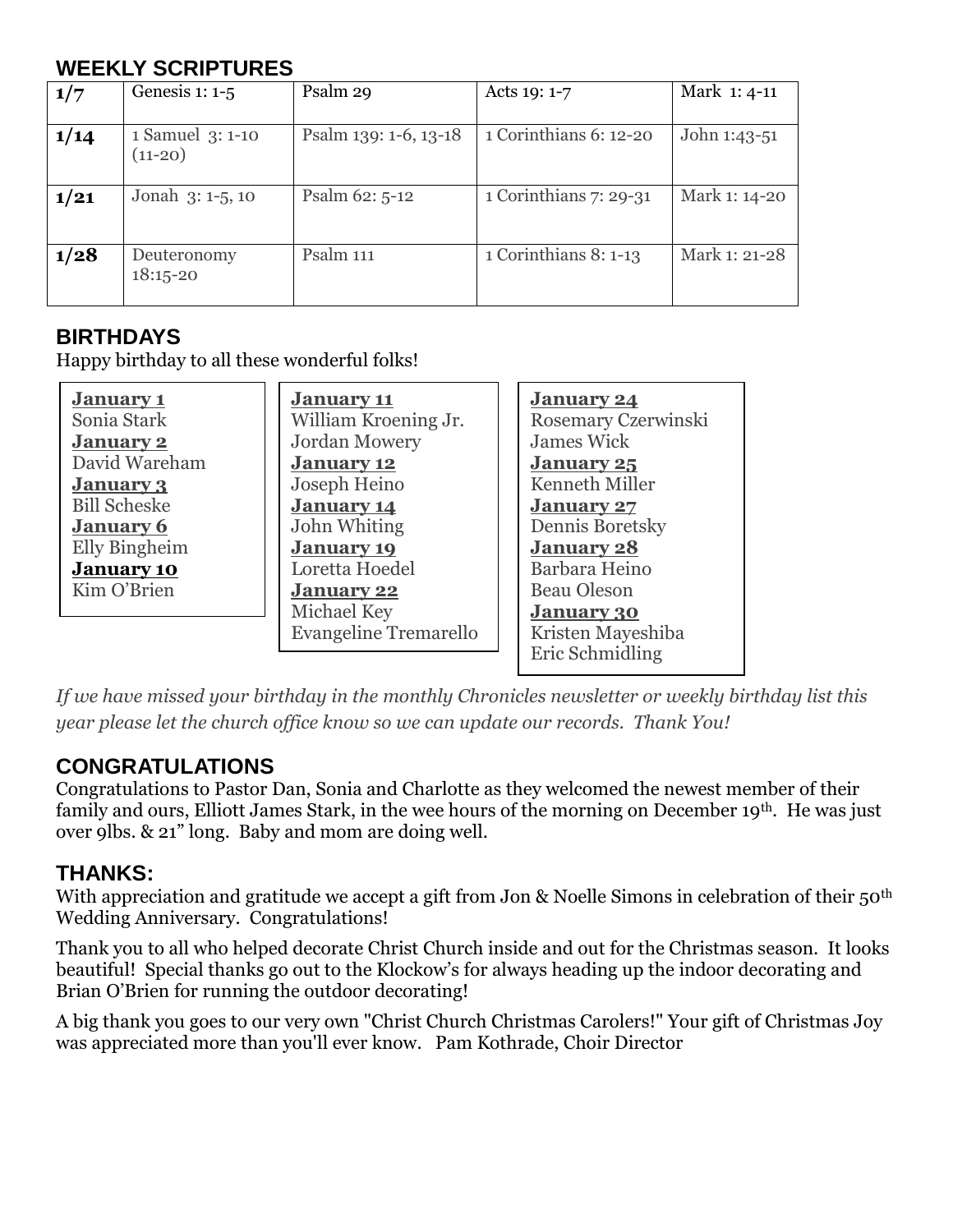#### **THANKS:**

Hello Christmas Concert Participants,

Thank you and congratulations on a stunningly successful Christmas Concert last Friday! It exceeded all of my expectations thanks to your talents and preparations. I'm sure that we are all confident that we will have another Christmas Concert next year on Friday, December 7, 2018 at 7:30 pm.

These type of events are what church is all about as we make joyful noises beyond Sundays and open our doors to our greater community. It was sure great to see our large audience in the pews and balcony. I know some of us were worried or nervous... ...but we did it! And it was great! We've also learned what to do and what not to do in the future. Our feet are wet now and I look forward to taking the plunge with you all again next year.

Thanks again for your hard work and great performance. Sincerely, Richard Tremarello, Christ Church Council and Chair, Music/Worship Committee

On behalf of the Christ Church Congregation, a big Thank you goes out to Pam Kothrade and Joe Menard for carrying out their wonderful idea of a Christmas Concert at Christ Church! It was wonderful! We appreciate all of the hard work and time it took to gather all of the other musicians and church choirs to be part of this special event. Thanks also goes out to our Choir, Praise Team, musicians and Music & Worship committee who made this truly a joyful season for us at Christ Church.

A thank you was received from the Wisconsin Humane Society for the funds collected at the Ladies Advent Tea held at Christ Church Saturday December 2<sup>nd</sup>. They say, "By supporting WHS, you are immediately and forever entwined in the hearts, and in the lives, of animals and people whom you many never know. On behalf of them, we extend our heartfelt gratitude."

Thanks to all who donated cookies, purchased those delicious treats and worked at the Quilters Cookie Walk. They were able to raise \$537.50.

Thanks also to the Quilters for their hard work in organizing this wonderful annual event. We all really enjoy and appreciate it!

The Bay View Community Center thanks and offers appreciation to all who participated in the 33<sup>rd</sup> annual Holiday Toy/Gift Distribution for low income families. We were able to share our blessings and give gifts to 30 children and 15 older adults as well as over 12 dozen homemade cookies this year. You can pick up a "Thank You" from the community center at both entrances of church.

A thank you was received from the Bay View Community Center for 9 bags of food sent from our December monthly collection. "Thank You so much for your kindness and all you do for others". Linda Nieft, President/CEO

A thank you was received from Tippecanoe Presbyterian Church for our Endowment donation to Divine Intervention Ministry to the Homeless. "Our mission is sustained through the support of fellow faith communities-like yours!" Best Regards, Erin

## **REMINDER:**

Lost and Found: Located in the church office on the front counter. Currently there are some gloves, a sweater and small fabric purse. Please come and check it out if you've misplaced something.

Information Racks: Located across from the Giving Tree of Life by the Lenox Street Landing and 1 will soon be placed near the parlor doorway. Please find Christ Church and UCC information as well as the monthly newsletter, liturgist & usher schedules, meditations and other pertinent information and announcements.